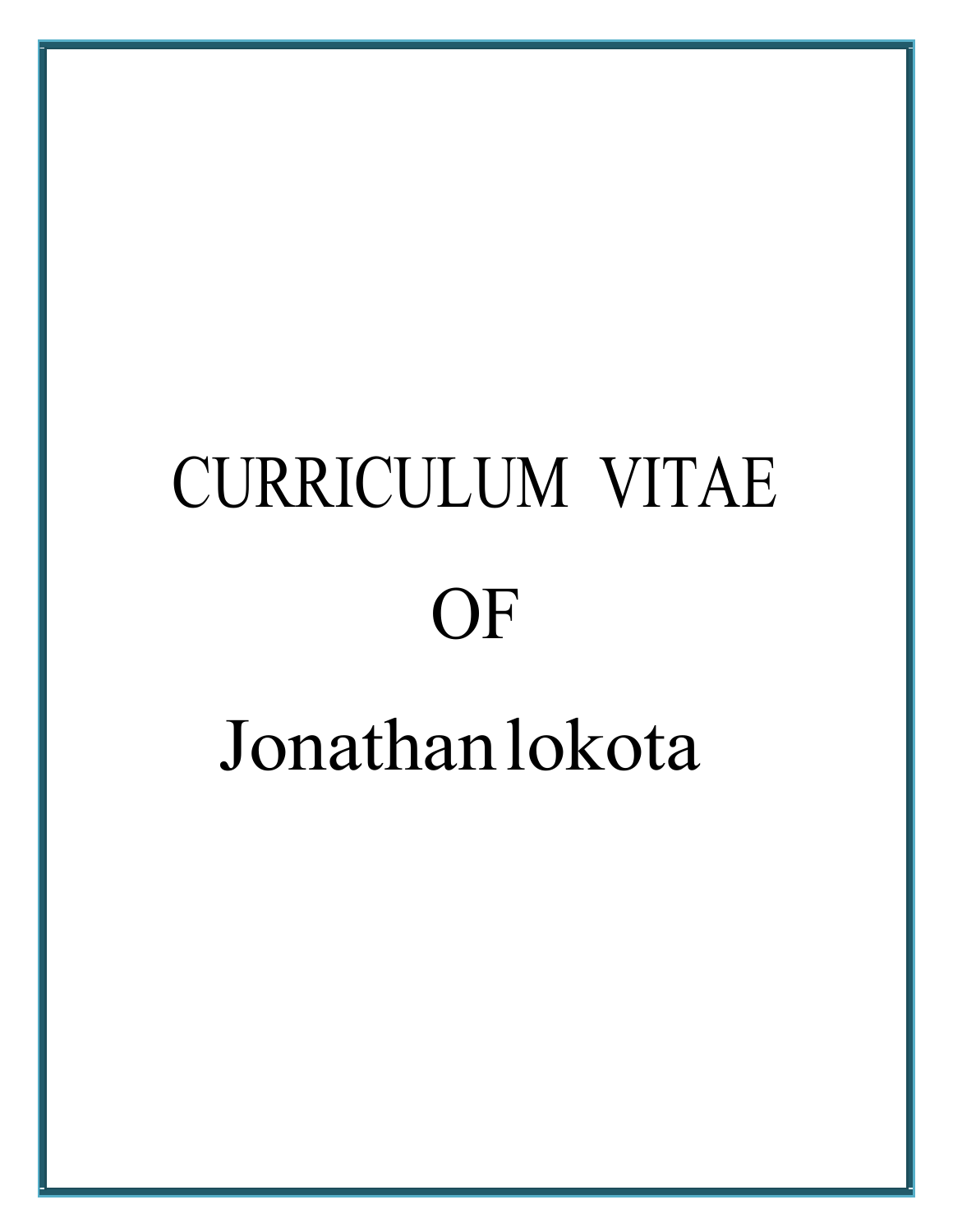## **CURRICULUM VITAE**

## *PERSONAL DETAILS*

| Name                       | : Jonathan                        |
|----------------------------|-----------------------------------|
| Surname                    | : Lokota                          |
| Date of Birth              | : 01 January 1993                 |
| <b>Residential Address</b> | : 122 11th Avenue Highlands North |
| Gender                     | :MALE                             |
| Marital Status             | $:$ SINGLE                        |
| CellNumber                 | : 0722529943/0641580298           |
| E-Mail                     | : lokotajonathan@gmail.com        |
| Language                   | : English, French                 |
| Health                     | : No allergies                    |
| Driving license            | : Yes                             |
|                            |                                   |

#### *Hobbies*

- $\triangleright$  Listening to music and dancing
- $\triangleright$  Reading novels
- $\triangleright$  Play basketball
- Ø Fitness workout
- $\triangleright$  Doing research on the net
- $\triangleright$  Watch movies with family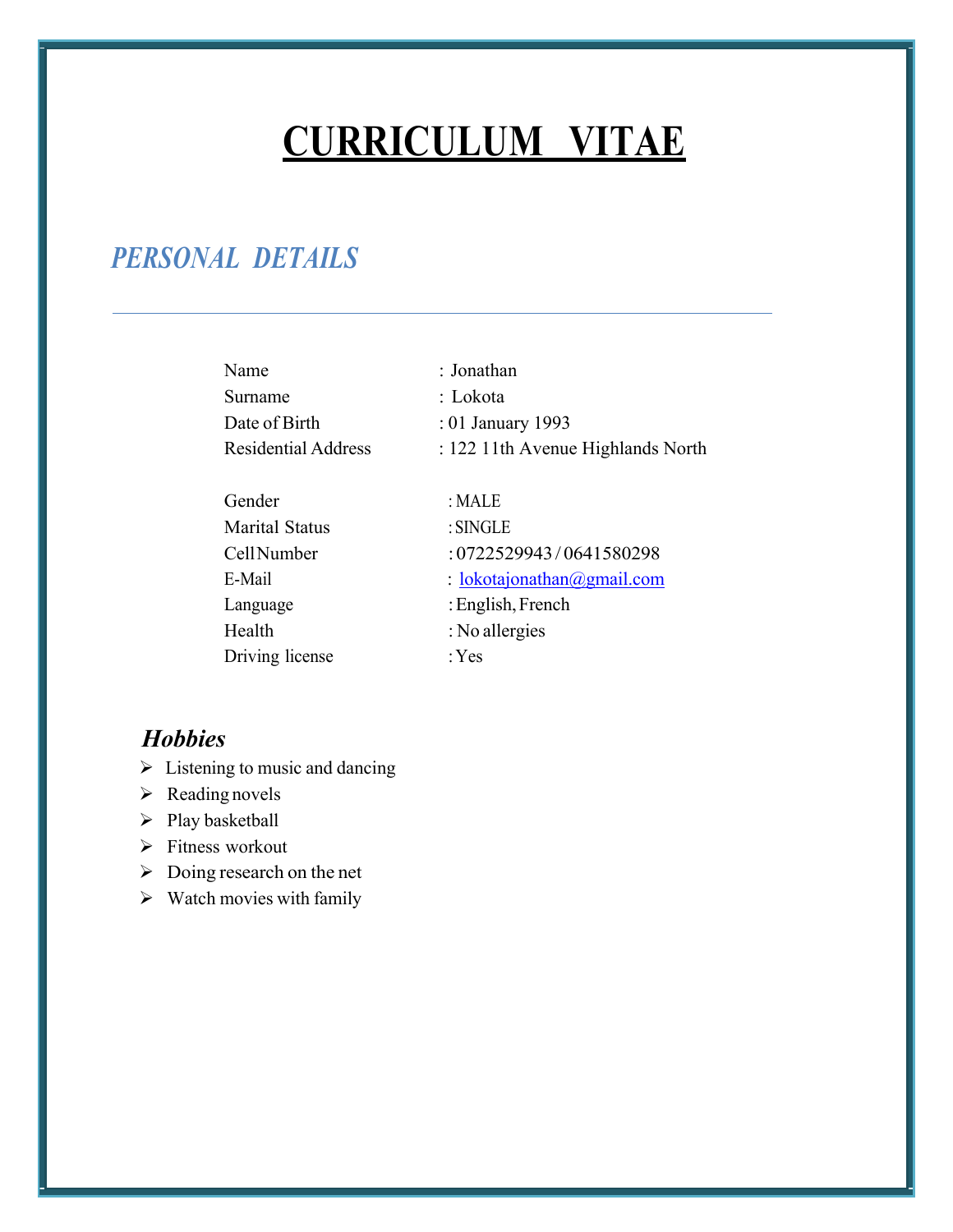## *EDUCATION QUALIFICATIONS*

#### *Matriculated in 2011*

Subjects : ENGLISH

Name of School : Rand Tutorial College MATH LITERACY TOURISM LIFE ORIENTATION **ECONOMICS** FRENCH COMPUTERAPPLICATIONTECHNOLOGY

#### *InformationTechnology:TechnicalSupportNationalCertificateNDFlevel4in2013*

Name of School : Dam Technical College Modules : Introduction to Computer Systems The Principle of Computer Technology Data communication & networking support Computer Upgrade and Maintenance Customer Support Numeracy Skills Communication

#### *Information Technology National Diploma Graduated in 2018*

| Name of School | : Damelin                        |
|----------------|----------------------------------|
| Modules        | : Information Systems            |
|                | Programming                      |
|                | <b>Networks</b>                  |
|                | End User Computing               |
|                | Accounting                       |
|                | <b>Advanced PC Skills</b>        |
|                | Web Development                  |
|                | Documentation, Analysis & Design |
|                | Project Management               |
|                | Software Engineering             |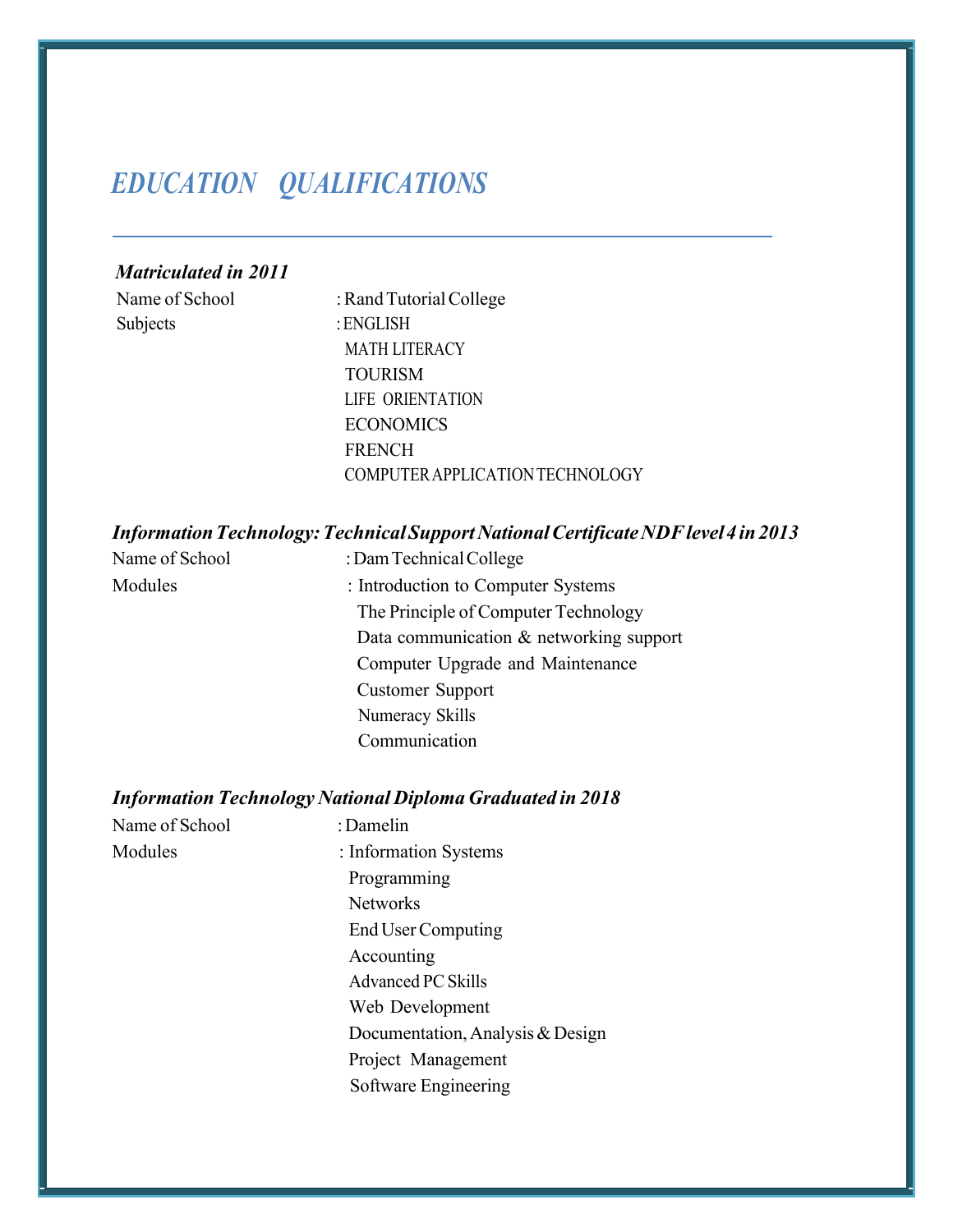#### **ACHIEVEMENT**

- $\triangleright$  Merit award for best achiever-2010
- $\triangleright$  Won the 400m athletics inter-house-2009
- $\triangleright$  Prefect for 2011
- Ø Merit award for best achiever in Computer Application Technology 2009-2011
- $\triangleright$  QUALIFICATION IN FURTHER EDUCATION & TRAINING CERTIFICATE INFORMATION TECHNOLOGY: TECHNICAL SUPPORT SPECIALISING IN DATA COMMUNICATION & NETWORKING
- $\triangleright$  Captain in 2008 of a basketball team
- $\triangleright$  Class representative 2017-2018 at Damelin

## *OTHER SKILLS*

- $\triangleright$  Painting
- $\triangleright$  Videography
- $\triangleright$  Photography
- $\triangleright$  Basic networking setup
- $\triangleright$  Sound control on mixer

#### *Computer literate with skills on:*

- $\supset$  PowerPoint
- $\supset$  Microsoft word
- $\supset$  Excel
- $\bullet$  Photoshop
- $\supset$  Illustrator
- $\bullet$  Adobe fireworks
- $\triangle$  After effects
- $\bigcirc$  JAVA
- $\bigcirc$  C#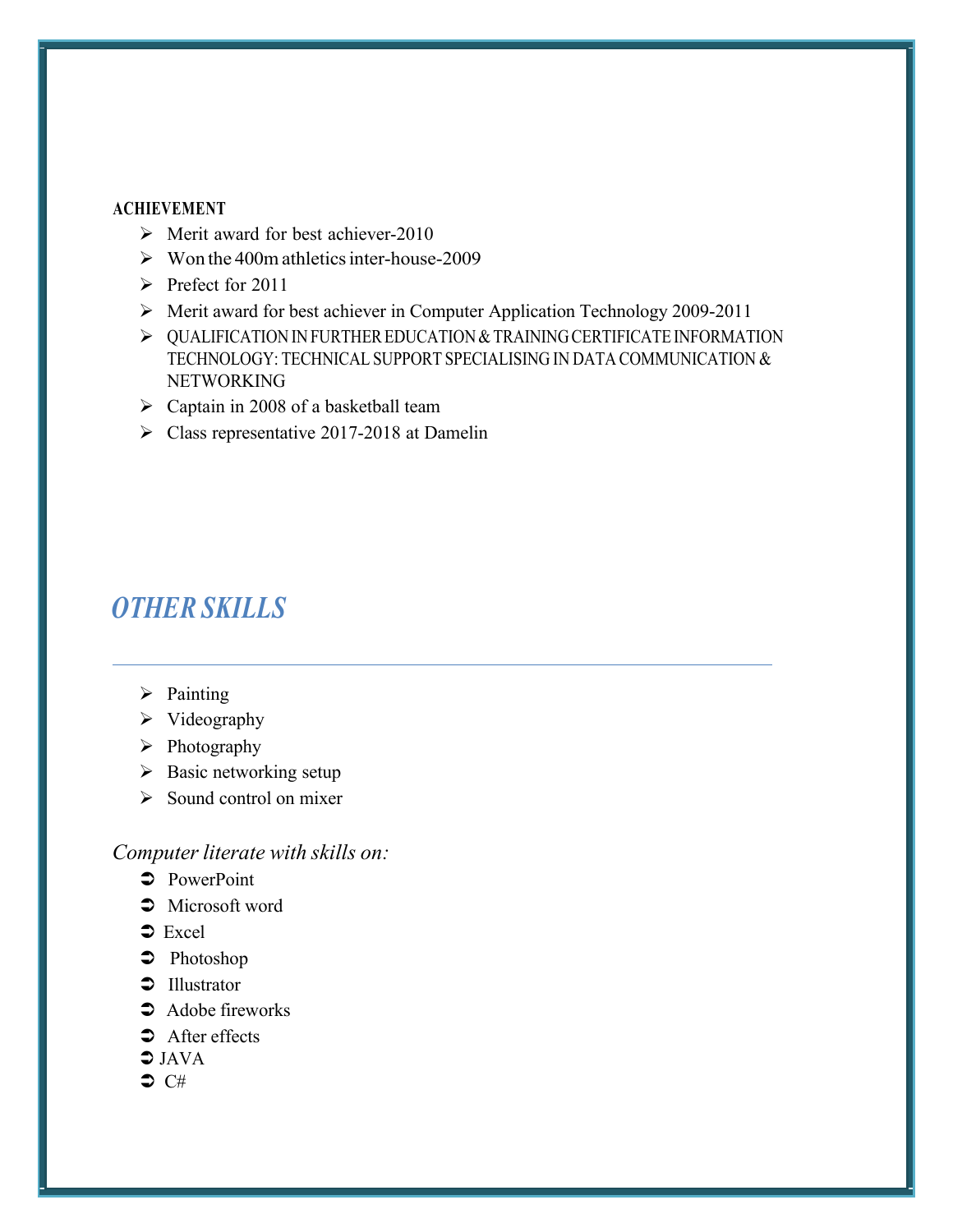- $\supset$  SOL
- $\triangleright$  Visual Basic
- $\supset$  HTML
- $\supset$  JavaScript
- $\supset$  Technical Support
- $\supset$  WordPress
- $\supset$  Digital Marketing

## *WORK EXPERIENCE*

- Ø Worked at Edgars as a Promoter : December 2011
- $\triangleright$  Worked at Afrimedics as an IT specialist & Digital Marketing: From 29 November 2018 To Dec 2020
- $\triangleright$  Currently self-employed as full time web designer & Digital marketer

## *PERSONAL STATEMENT*

I am capable of handling any hard work given to me. I am a very active person, self-motivated and a fast learner. I get easily adapted to the environment. No matter how small or big the task I get, I take it seriously and give it my best. I am willing to learn new things at the workplace that will add value to me and be of use to the company.

#### **AMBITION**

I want to be a successful person in the future as a **manager** or **networking specialist**. I want to improve technology bring more to it make our everyday life easy. I want to be able to provide jobs for people, create jobs opportunities in the community to allow people to have some income; fighting poverty is a goal set for me. With the study that I am pursuing it will be plus to fulfil my dream.

#### **COMMUNITY ACTIVITY**

I am currently involved in ICT (Information communication technology) at my church called Jesus to all languages (JTL) it located in Braamfontein. My responsibility *is to fix the sound system at church and editing* but occasionally I help with some IT support. I enjoy doing activity to help others and my surrounding.